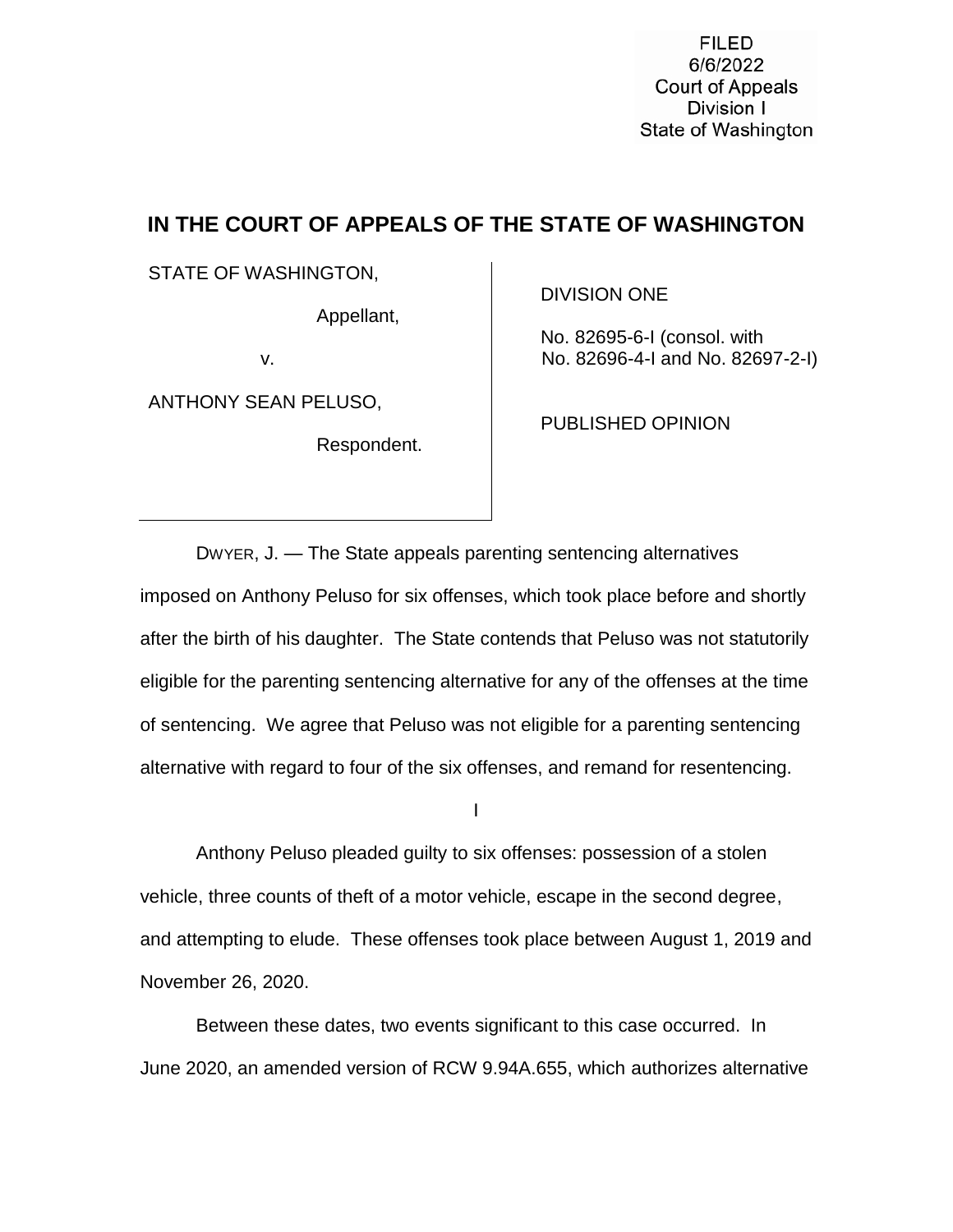sentencing for parents under certain circumstances, came into effect. And on October 11, 2020, Peluso's daughter was born. She was six weeks premature, with a birth weight of 3 pounds, 10 ounces, and she tested positive for amphetamine at birth.

At the time of Peluso's daughter's birth, Peluso was in jail on the possession of a stolen vehicle and theft of motor vehicle charges. The latest of Peluso's offenses occurred when Peluso was temporarily released from jail to visit his newborn daughter in the neonatal intensive care unit (NICU) of a local hospital. Peluso failed to return to jail after visiting his daughter. Five days later, police officers attempted to stop Peluso, who was driving. He did not stop until he lost control of the vehicle and crashed. These behaviors resulted in the escape and attempting to elude charges.

After Peluso had returned to custody, Peluso's daughter was released from the NICU into shelter care while her mother addressed her own parental deficiencies. Peluso was screened by the Department of Corrections (DOC) as a candidate for a parenting sentencing alternative. DOC produced a risk assessment. This assessment indicated that Peluso had endured a difficult upbringing and had been a drug user since his early teens. It also indicated that he understood that the parenting program would require that he address his substance abuse disorder and that he was willing to do so. The DOC assessment also included a family impact statement, which opined that if Peluso went to prison, his daughter would remain in foster care, and that the parenting sentencing alternative would better serve the family.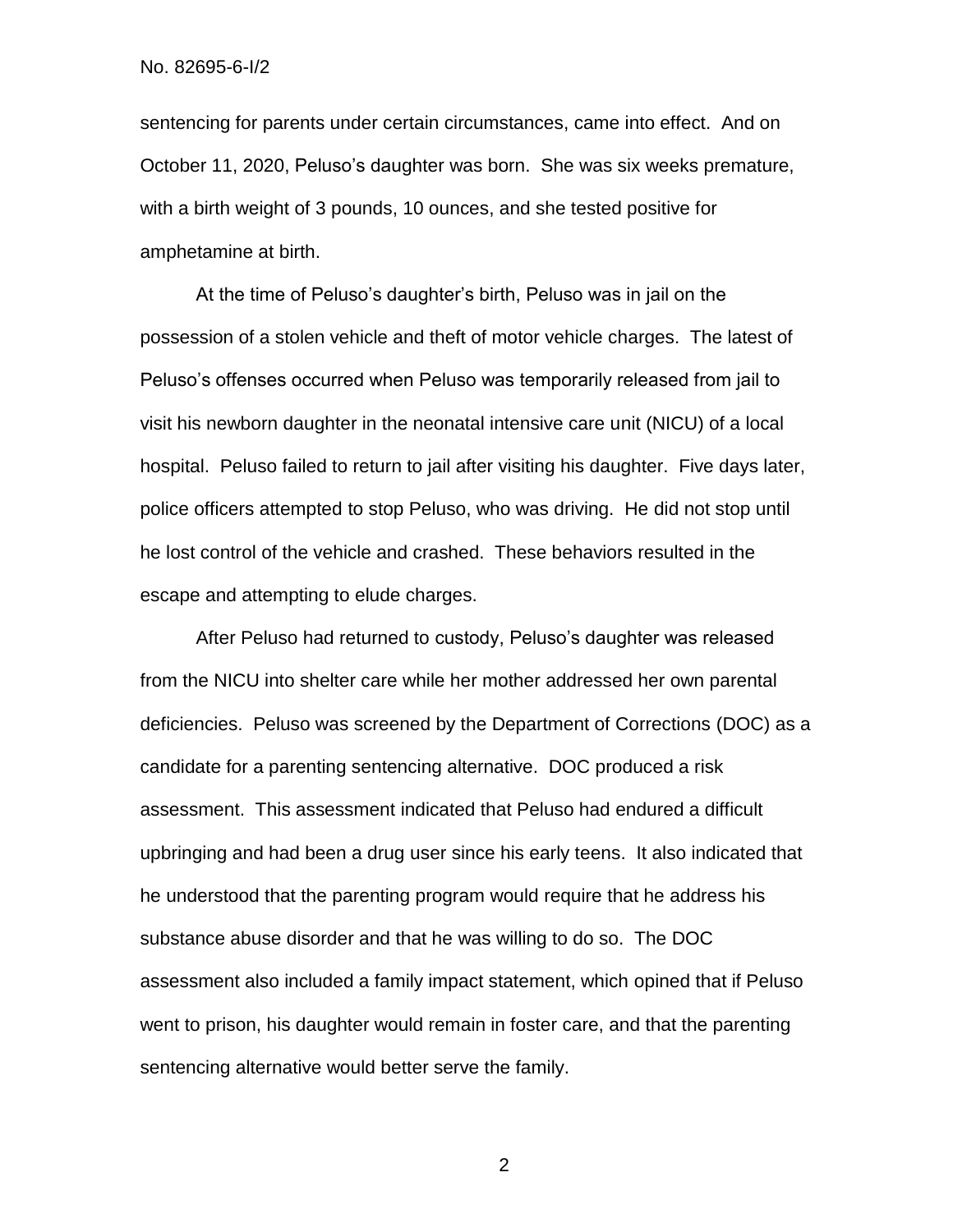A report from the Department of Children, Youth, and Families (DCYF) indicated that it recommended a drug and alcohol evaluation, a mental health assessment, and a parenting class, as Peluso had never parented before. The social worker also noted that Peluso had been using a video service to visit with his daughter from jail and that he had been sending the caseworker drawings he had made for her to give to his child.

While jailed, Peluso sought a drug and alcohol evaluation from Evergreen

Recovery Center. Following the evaluation, he received a bed date of May 13,

2021 for a month at an inpatient rehabilitation facility.

Peluso was sentenced on May 11, 2021. He requested a parenting

sentencing alternative on all counts consisting of 12 months of community

custody, with intensive programming and numerous conditions. His counsel

explained that

Mr. Peluso getting this sentencing alternative is his daughter's best chance at remaining with her biological family and maintaining that tie. It is Mr. Peluso's best chance at staying in his daughter's life, which is something that has been his great motivator to change everything, to change everything with regard to his mental health, to change everything with regard to his substance use disorder, to change everything with how he's planning to live and what he's planning to do. His daughter has been his guiding light, and it has been incredible to watch. Additionally, Mr. Peluso and his daughter have American Indian ancestry; so Ithe Department of Children, Youth, and Families] is even more motivated to reunify the family.

Peluso addressed the court himself, explaining that

I'm here to ask for the help because I finally am serious about it. I have a beautiful six-month-old daughter that is depending on me to get it together.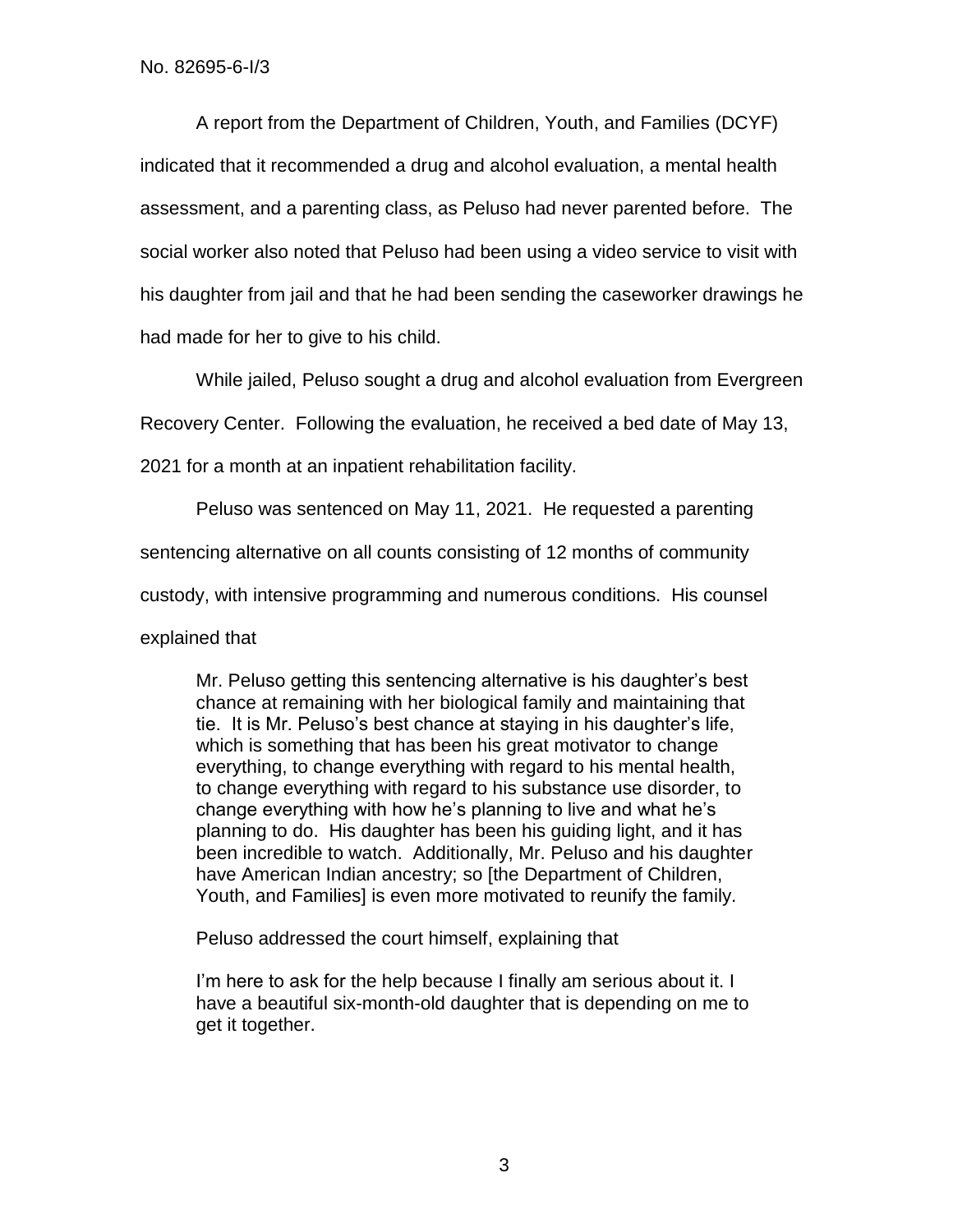Notwithstanding the fact that both DOC and DCYF supported Peluso's request, the State opposed the parenting sentencing alternative request and, instead, recommended the imposition of a standard range sentence of 51 months of incarceration, with the various counts running concurrently. The State argued that Peluso was unlikely to succeed as a father based on his criminal history and that he did not have physical custody of his daughter and was therefore not eligible to receive the alternative sentence.

The sentencing court imposed the parenting sentencing alternative that Peluso requested.

Two quarterly reports from DOC indicate that Peluso is complying with all requirements and is increasingly responsible for his daughter's care. In September 2021, Peluso's case manager reported that he had been attending treatment, was taking a parenting class, and had moved from supervised visitation with his daughter to unsupervised visitation. In December 2021, Peluso's case manager reported that he was continuing his substance abuse recovery care, had completed the parenting class, and was on a waitlist for a mental healthcare provider. Furthermore, the case manager reported that DCYF had returned Peluso's daughter to his custody on a trial basis. The case manager went on to observe that

[t]his is the best Mr. Peluso has ever done while on supervision with the Department of Corrections. It is the first time he has completed programming that is required of him. He is a very attentive father with his daughter. You can clearly see the bond they have built since he has started with the [parenting sentencing alternative] program. . . .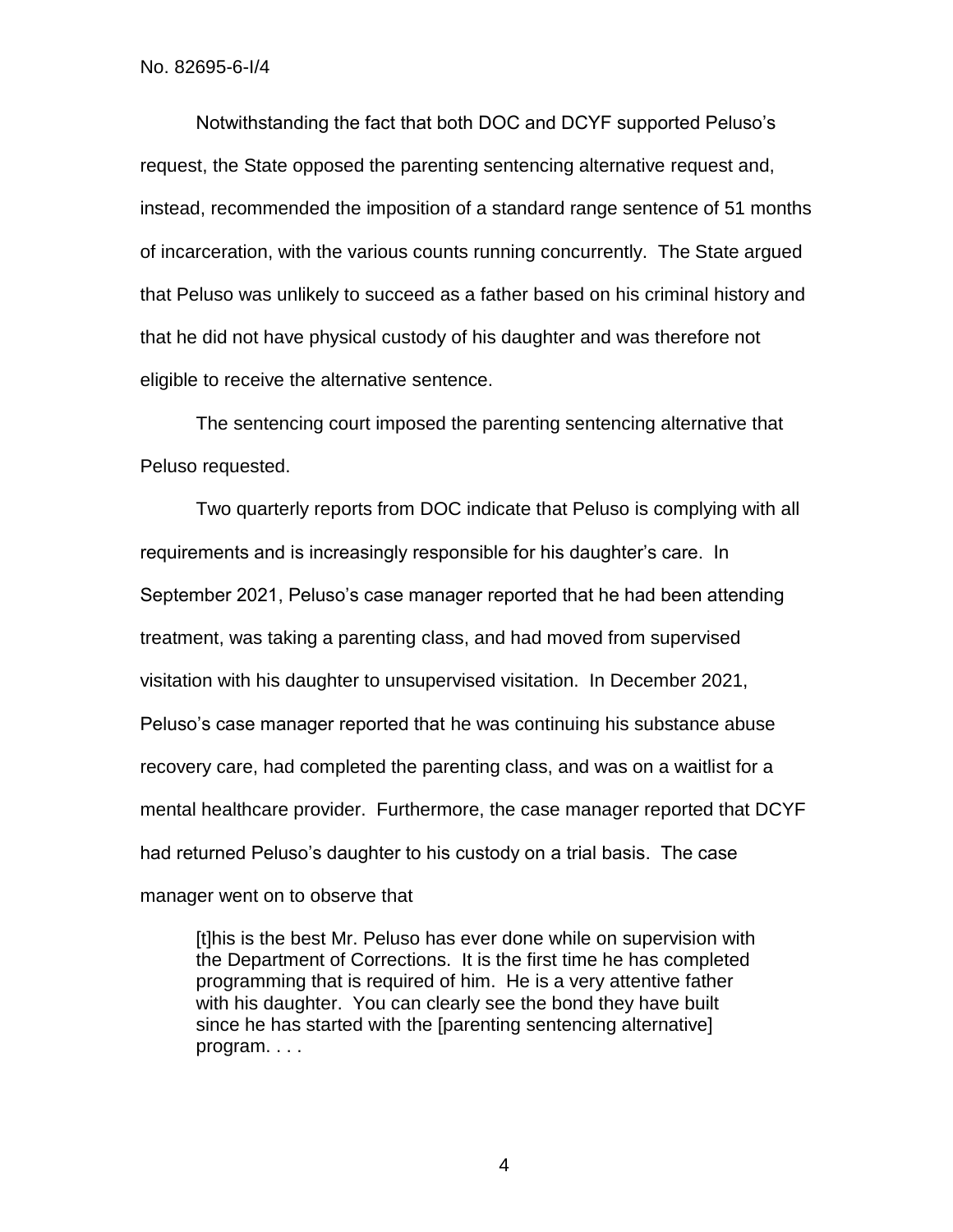Mr. Peluso continues to be clean and sober first, and is learning, developing, and is utilizing skills to be a present and active parent. He is making decisions based on what is in the best interest for his daughter, which is essential in breaking the cycle.

The State appeals.

II

Whether the sentencing court had the authority, as to each current offense, to impose the parenting sentencing alternative under RCW 9.94A.655 is a question of statutory interpretation that we review de novo. State v. Mohamed, 187 Wn. App. 630, 645, 350 P.3d 671 (2015); accord State v. Williams, 149 Wn.2d 143, 147, 65 P.3d 1214 (2003).

If a defendant is eligible for a parenting sentencing alternative and the sentencing court determines that the sentencing alternative is appropriate, the sentencing court "shall waive imposition of a sentence within the standard sentence range and impose a sentence consisting of twelve months of community custody." RCW 9.94A.655(5). Eligibility is based on the current offense, the defendant's criminal history, and the defendant's status as a parent. RCW 9.94A.655(1). Herein, it is undisputed that Peluso's current offenses and criminal history did not disqualify him from receiving the sentencing alternative. Rather, the State's contentions are that Peluso was not eligible as a parent under the statute.

A

The State first contends that Peluso was not eligible to receive a parenting sentencing alternative when sentenced for a possession of a stolen vehicle offense committed on August 1, 2019. We agree.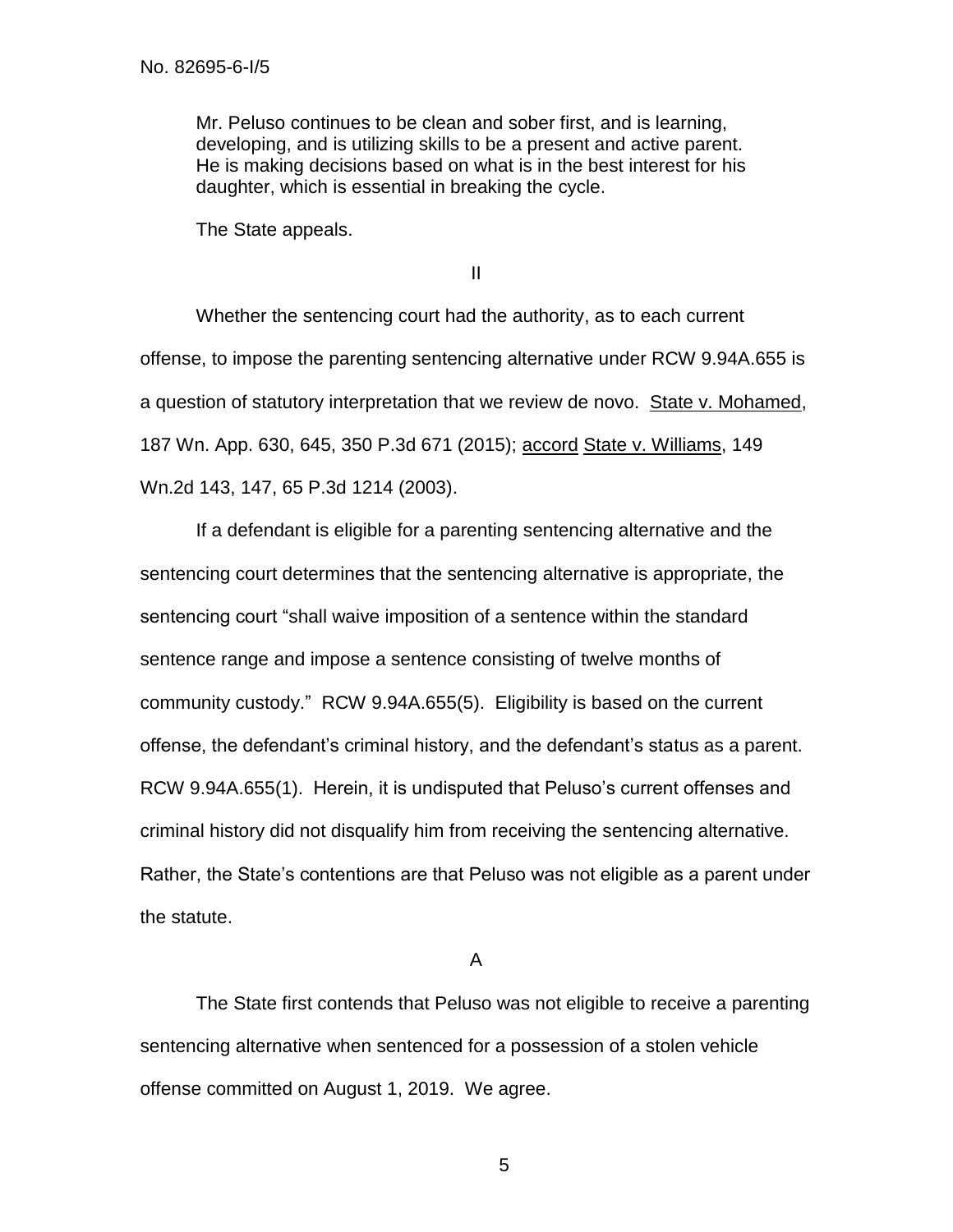"[S]entencing courts must 'look to the statute in effect at the time [the

defendant] committed the [current] crimes' when determining defendants'

sentences." State v. Varga, 151 Wn.2d 179, 191, 86 P.3d 139 (2004) (alterations in original) (quoting State v. Delgado, 148 Wn.2d 723, 726, 63 P.3d 792 (2003)).

The law in effect on August 1, 2019 provided that

[a]n offender is eligible for the parenting sentencing alternative if: . . .

. . . [t]he offender has physical custody of his or her minor child or is a legal guardian or custodian with physical custody of a child under the age of eighteen at the time of the current offense.

Former RCW 9.94A.655(1)(e) (2018).

At the time of this offense, Peluso did not have physical custody of his daughter. Indeed, she had not yet been born. Accordingly, he was not eligible to receive a parenting sentencing alternative when sentenced for this offense. The trial court erred by granting the parenting sentencing alternative on this conviction.

B

The State next contends that Peluso was not eligible to receive parenting

sentencing alternatives for the three 2020 theft of a motor vehicle convictions.

Again, we agree.

Between Peluso's 2019 offense and his 2020 theft of a motor vehicle

offenses, the legislature amended the parenting alternative statute and

broadened the eligibility criteria for the alternative. Under the amended statute,

[a]n offender is eligible for the parenting sentencing alternative if: . . .

. . . [t]he offender is:

(i) A parent with physical custody of a minor child;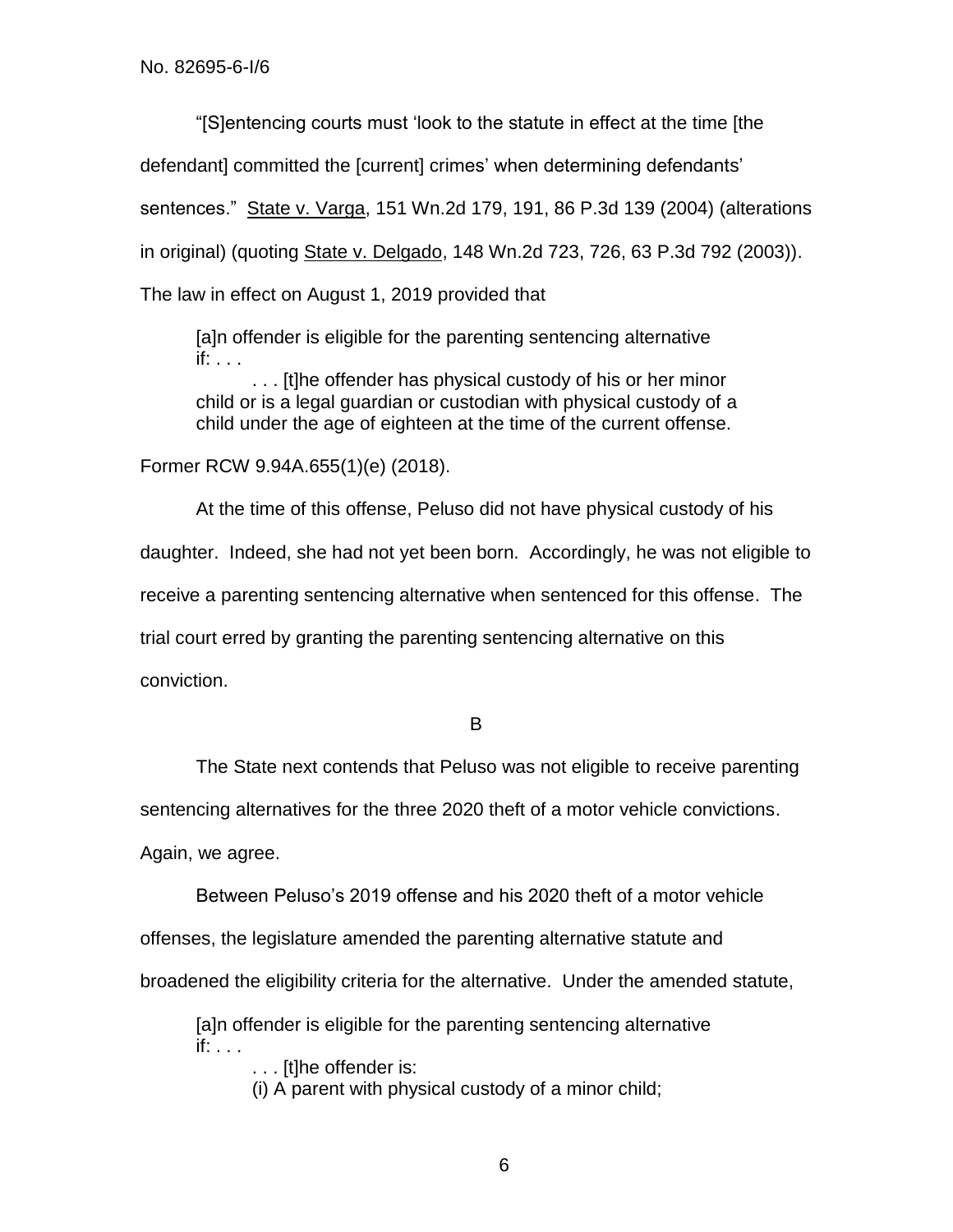(ii) An expectant parent;

(iii) A legal guardian of a minor child; or

(iv) A biological parent, adoptive parent, custodian, or stepparent with a proven, established, ongoing, and substantial relationship with a minor child that existed at the time of the offense.

## RCW 9.94A.655(1)(e).

Peluso avers that he was eligible under the statute's expectant parent prong. However, although Peluso was an expectant parent at the time he committed the offenses, he was no longer an expectant parent at the time he was sentenced. This is because his daughter had been born in the interim. The plain language of the statute—"[a]n offender is eligible for the parenting sentencing alternative if . . . [t]he offender *is* . . . [a]n expectant parent"—indicates that to be eligible under the expectant parent prong, the defendant must be an expectant parent at the time of sentencing, rather than at the time of the offense. RCW 9.94A.655(1)(e)(ii) (emphasis added).

Nor did an alternative eligibility prong apply to Peluso. Peluso did not have custody of his daughter at the time of sentencing. Similarly, while at the time of sentencing he was a biological parent, he did not have a proven established, ongoing, and substantial relationship with his daughter at the time of the offenses because, at the time of the offenses, she had not yet been born.

Accordingly, at the time of sentencing, Peluso was not eligible for the parenting sentencing alternative under any of these options. The sentencing court erred by granting the parenting sentencing alternatives when sentencing for these convictions.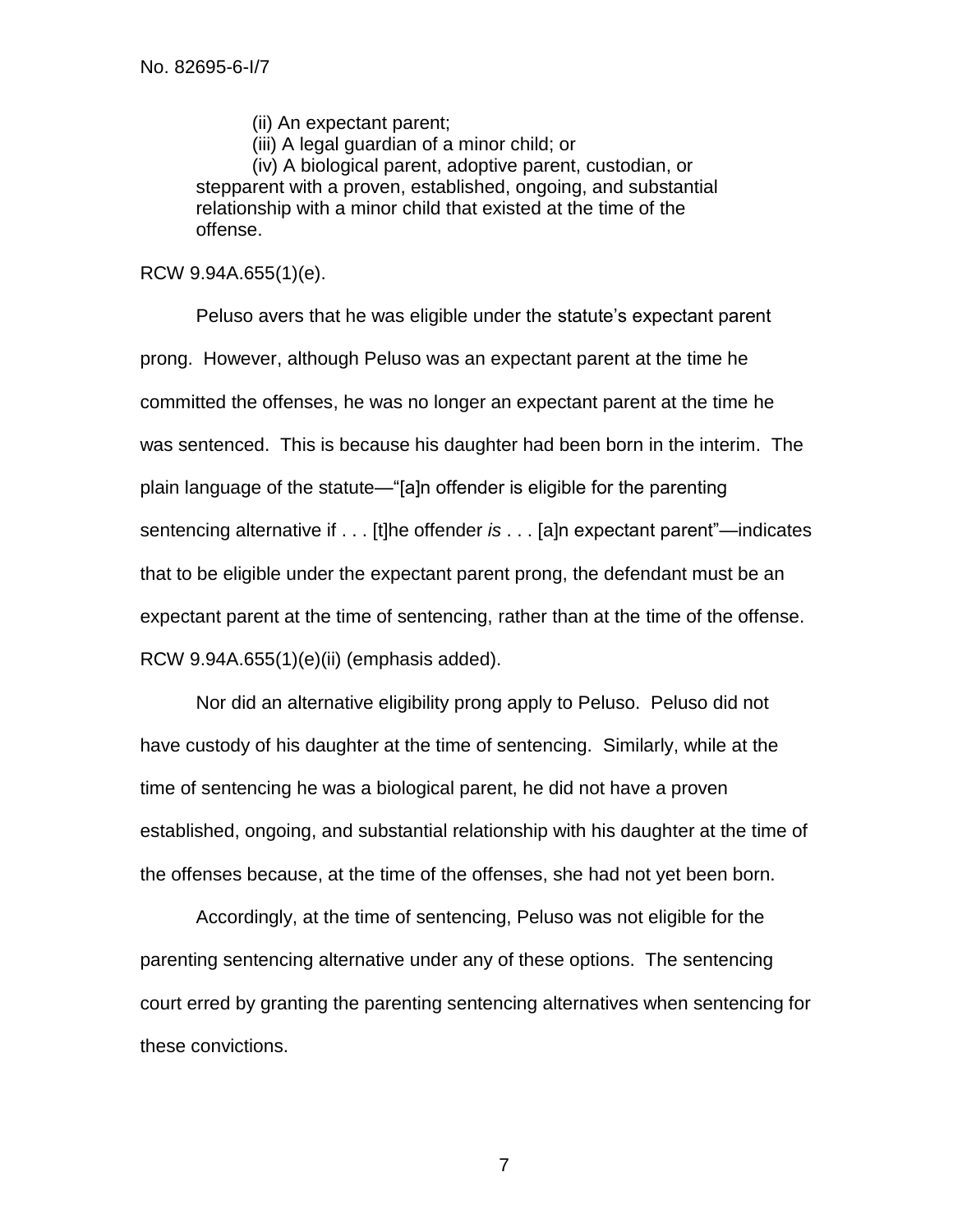No. 82695-6-I/8

We note, however, that quarterly reports from DOC submitted by Peluso indicate that he has made substantial progress during the period since sentencing—in early November 2021, Peluso's daughter began living with him full time on a trial basis. If, at the time of resentencing, Peluso is his daughter's custodial parent, he will be eligible for the grant of parenting sentencing alternatives for the offenses that took place after the statutory amendment.

C

Finally, the State contends that Peluso was not eligible to receive parenting sentencing alternatives for the offenses that Peluso committed after his daughter's birth, escape and attempting to elude. We disagree.

These offenses occurred shortly after Peluso had met his newborn daughter—he was charged with escape after he failed to return to jail after spending the day with her at the hospital and attempting to elude when he was found five days later. While awaiting sentencing, Peluso continued to develop his relationship with his daughter by visiting by video conference and telephone and by sending her colored drawings. Based on these facts, the sentencing court was entitled to determine that, at the time of sentencing, Peluso had an established, ongoing, and substantial relationship that existed at the time of the offenses. The relationship began during Peluso's visit prior to the offenses, was ongoing through Peluso's efforts to visit from jail, and was substantial relative to the age of the child—Peluso's daughter was a few weeks old at the time of the offenses.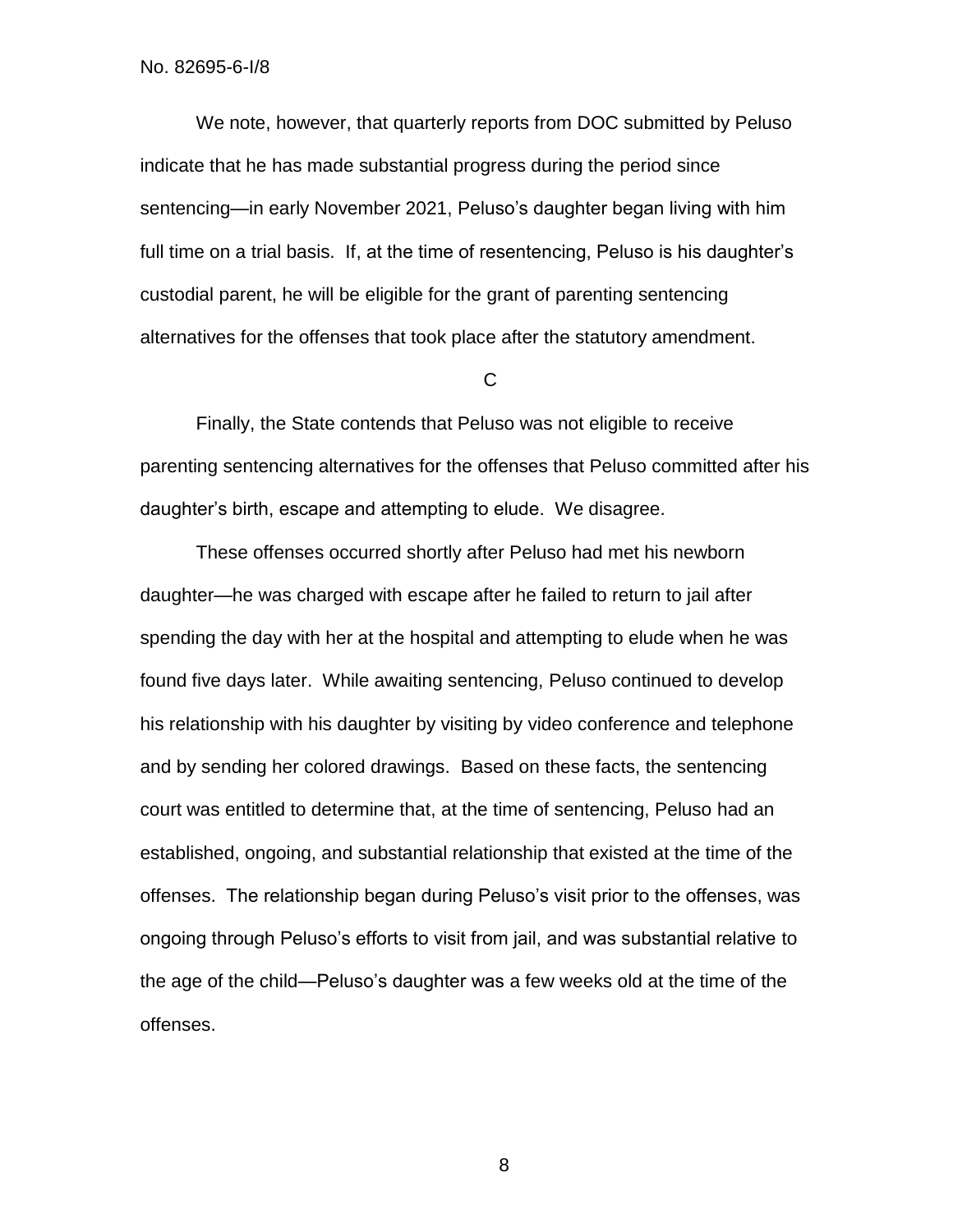No. 82695-6-I/9

The trial court did not err by granting parenting sentencing alternatives when sentencing Peluso for the offenses he committed after his daughter's birth.

D

It is clear that, by granting the parenting sentencing alternatives to Peluso, the sentencing judge was attempting to act consistently with the legislature's intent in adopting and amending the pertinent alternative sentencing option. However, because of the presumption of concurrent sentences applicable to current offenses sentenced on the same day, State v. Thomas, 113 Wn. App. 755, 759, 54 P.3d 719 (2002), aff'd, 150 Wn.2d 666, 80 P.3d 168 (2003), the judge could not grant the sentencing alternative on any count unless it granted the alternative on all counts. Unquestionably, in good faith, the sentencing judge attempted to "shoehorn" the various counts into the statutory eligibility criteria. In this way, the sentencing judge attempted to give effect to the legislature's intent to preserve families, when possible and when public safety is not compromised. But, as explained, the statutory language could not accommodate the judge's desire.

A different way to do this might have been through resort to exceptional sentences—not to deem Peluso qualified for the alternative when the statute provided otherwise but, rather, to facilitate his receipt of an alternative sentence on those counts for which he was qualified. The use of exceptional sentences downward, credit for time served, and/or a mix of concurrent and consecutive sentences could, hypothetically, be a vehicle to accomplish this purpose.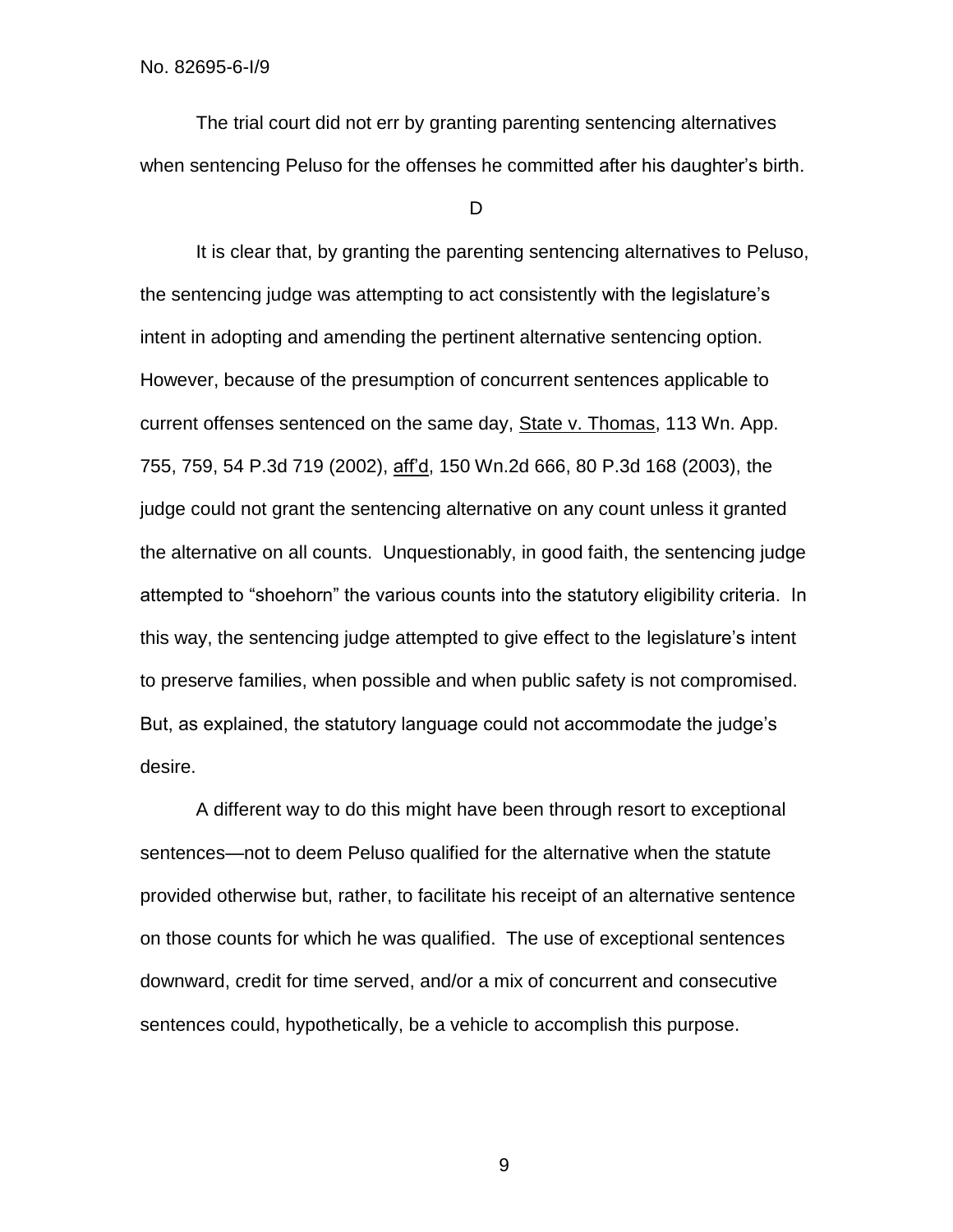Understandably, however, the sentencing court would have perceived itself blocked in such an attempt by existing case law. We take this opportunity to observe that some of these prior case holdings—in light of the legislature's decision to adopt the parenting sentencing alternative statute and then, later, reaffirm its intent by amending the statute to broaden its scope—may no longer be viable. This question awaits an answer on another day.

The opinions we reference include State v. Amo, 76 Wn. App. 129, 134, 882 P.2d 1188 (1994), and State v. Hodges, 70 Wn. App. 621, 623, 626, 855 P.2d 291 (1993), which held that a defendant's status as a parent could not serve as the basis for an exceptional sentence downward because it was not a circumstance related to the offense. Moreover, State v. Law, 154 Wn.2d 85, 102-03, 110 P.3d 717 (2005), which requires that the circumstance that provides a basis for an exceptional downward sentence must relate to the crime would be satisfied here because the *timing* of an offense is such a circumstance. And it is only the timing of the earlier offense(s) that precludes Peluso from being eligible on all counts.

E

At the time of sentencing, Peluso was eligible for the alternative sentences on the final two of his current offenses. He was not then eligible on the others.

Affirmed in part; reversed in part, and remanded for further proceedings.

Duga, J.